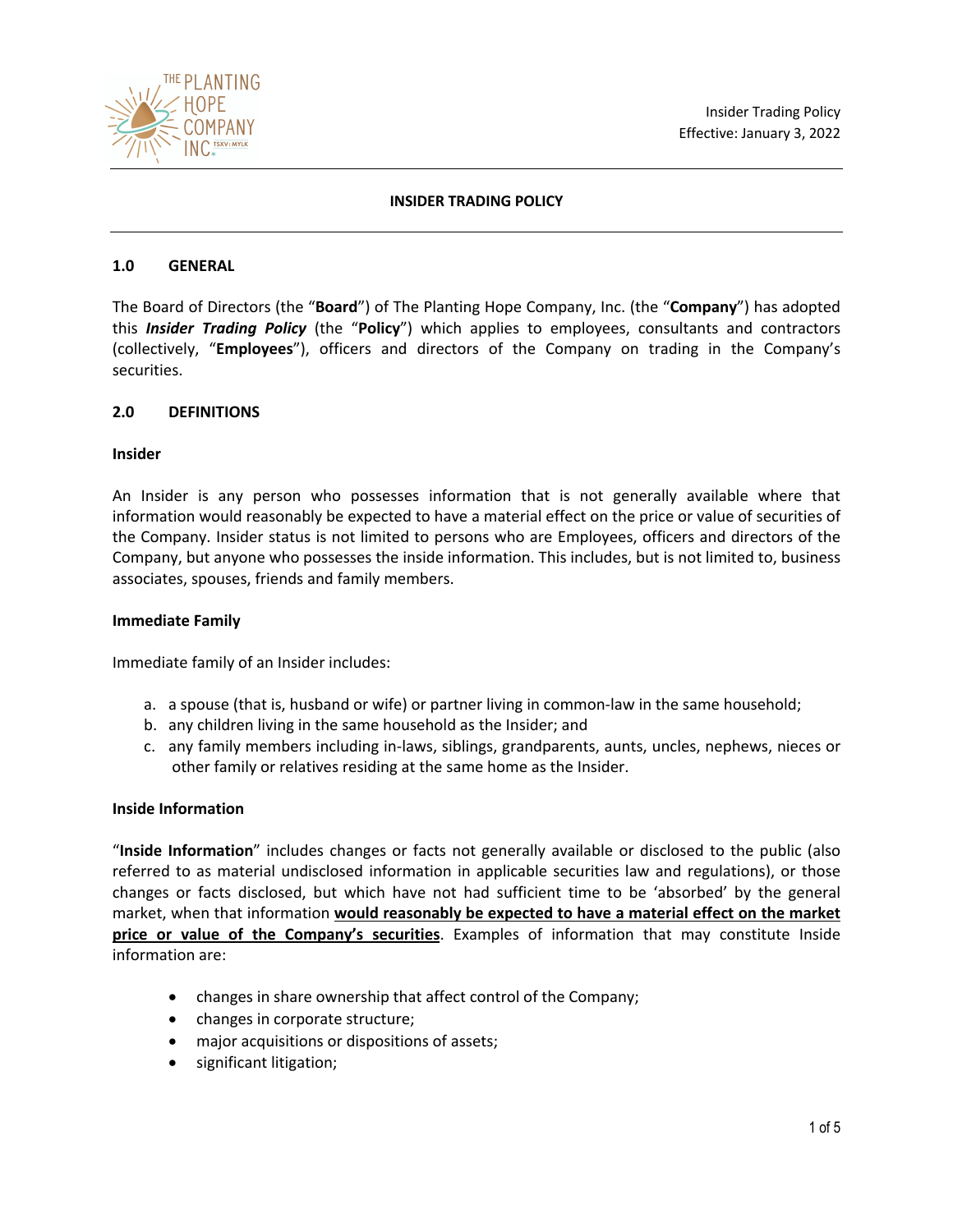

Insider Trading Policy Effective: January 3, 2022

- significant contracts; and
- material financing activities.

# **Material Effect**

A "**Material Effect**" means that the information in question (relating to the affairs of the Company or its business), once released, would be expected to cause a significant change in the market price (positive or negative).

## **Securities**

Securities affected by the Policy include multiple voting shares, subordinate voting shares, warrants and stock options of the Company held directly or indirectly by an Insider.

## **Trade**

A trade includes any purchase or sale of a Security, or a derivative thereof the Company, including the granting of Stock Options. Trading prohibitions outlined in the Policy do not apply to the acquisition of securities through the exercise of Stock Options or other convertible share units but do apply to the sale of the securities acquired through the exercise of Stock Options or other convertible share units.

#### **Insider Trading**

Insider trading is improper trading (as set out in paragraph 3.1) in securities on the basis of Inside Information that could have a material effect on market price of the Company's securities.

The Policy will be distributed to each of the Company's Employees, officers and directors annually. This Policy is administered by the Board of Directors and reviewed annually by the same. Recommendations for any required changes are made by the senior management team to the Board.

## **3.0 TRADING PROHIBITIONS**

## **3.1 Prohibition on Insider Trading**

An Insider should never, at any time when he or she is in possession of Inside Information, do any of the following:

- a) trade or permit any member of his or her immediate family, nor any person acting on his or her behalf, to trade;
- b) disclose Inside Information to anyone for the purpose of giving that person inside knowledge in order to make a decision to trade in the Company's securities ("**tipping**");
- c) advise or encourage any other person to Trade in the Company's securities; or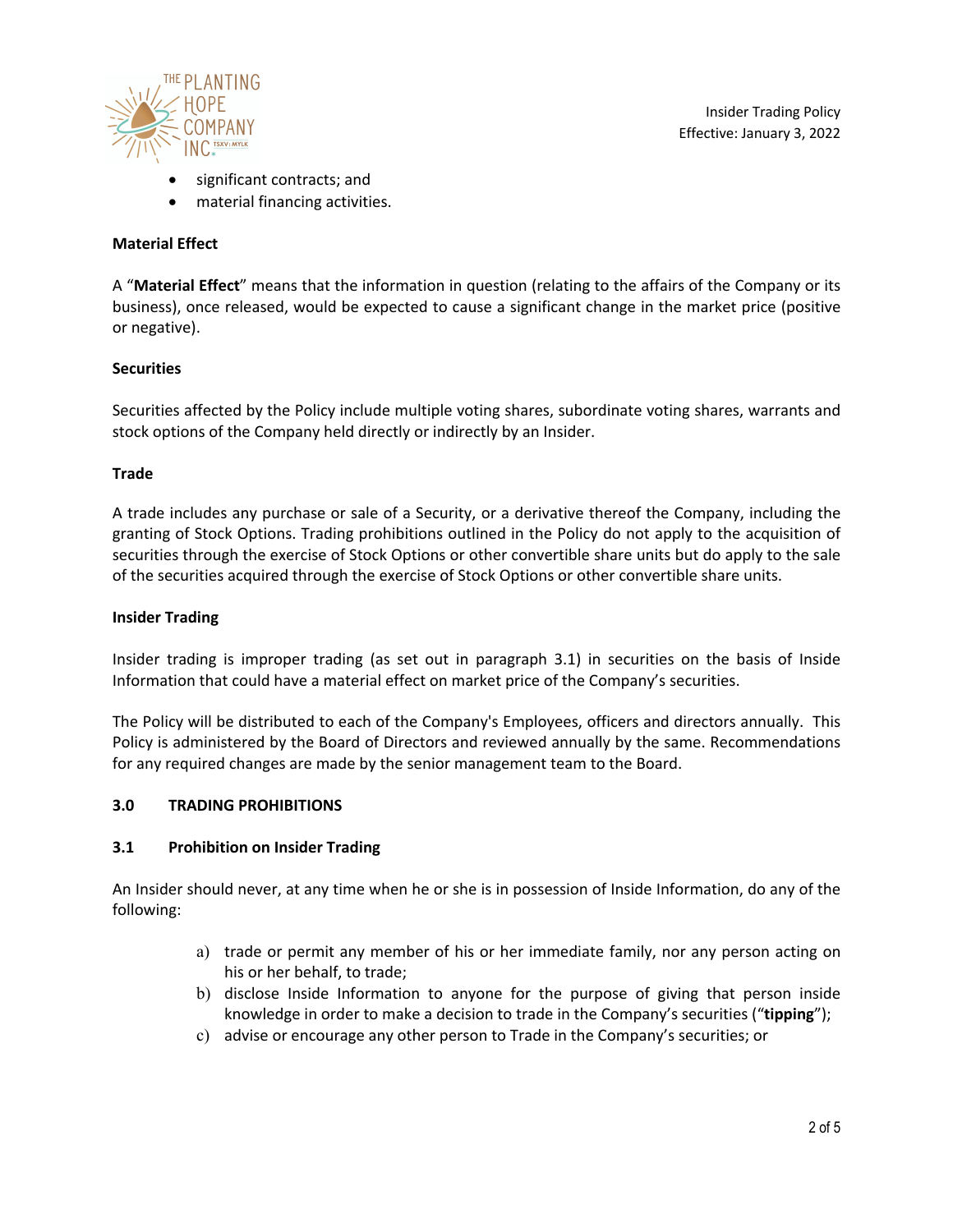

d) inform any other person of Inside Information, except in the course of the Company's business, and then only to persons with a need to know. Any persons not directly related to the Company (that is, outside advisors) who do not expressly have a nondisclosure clause in their contract should be required to sign a nondisclosure/confidentiality agreement.

Access to material or Inside Information about the Company which has not been publicly disclosed is limited to only those Employees who must have access to the Inside Information in order to perform the duties expected of them by the Company.

Officers and directors are always considered Insiders, regardless of their level of knowledge of Inside Information.

In addition, should an Employee, officer or director become aware of Inside Information of any publicly traded company the Company does business with, because of business discussions on behalf of the Company, directly or indirectly, trading in that company's securities is prohibited until such time as the inside information becomes public knowledge.

# **3.2 Blackout Notification**

The CEO and CFO are authorized by the Board of Directors to act as Policy Administrators. The Policy Administrators may at any time, request the assistance or advice of other officers of the Company, or third parties, in the interpretation and administration of the Policy. Officers, directors and Employees affected by the implementation of a trading blackout will be notified by email, or other means as determined effective by a Policy Administrator, or their authorized delegate. Those affected by the trading blackout must conform to the instructions set forth in the trading blackout notification.

Should a director, officer, Employee have started a trade before the notification of the trading blackout period implementation that will not be settled by the time the trading blackout takes effect, that trade may be completed; however, no new trades may be initiated. Any person affected by a trading blackout that has a trade outstanding must notify a Policy Administrator.

## **3.3 Pre-Clearance of Trades**

Before initiating any trade in the Company's securities, all Company Personnel (employees, officers, directors, etc.) should contact the CFO (or designate of his/her choosing) **and** Corporate Secretary. Any approval granted for a proposed trade will be valid for a period of three (3) trading days unless revoked prior to that time. Employees are reminded that, notwithstanding the approval of any such trade, the ultimate responsibility for complying with this Policy and applicable laws and regulations rests with the individual.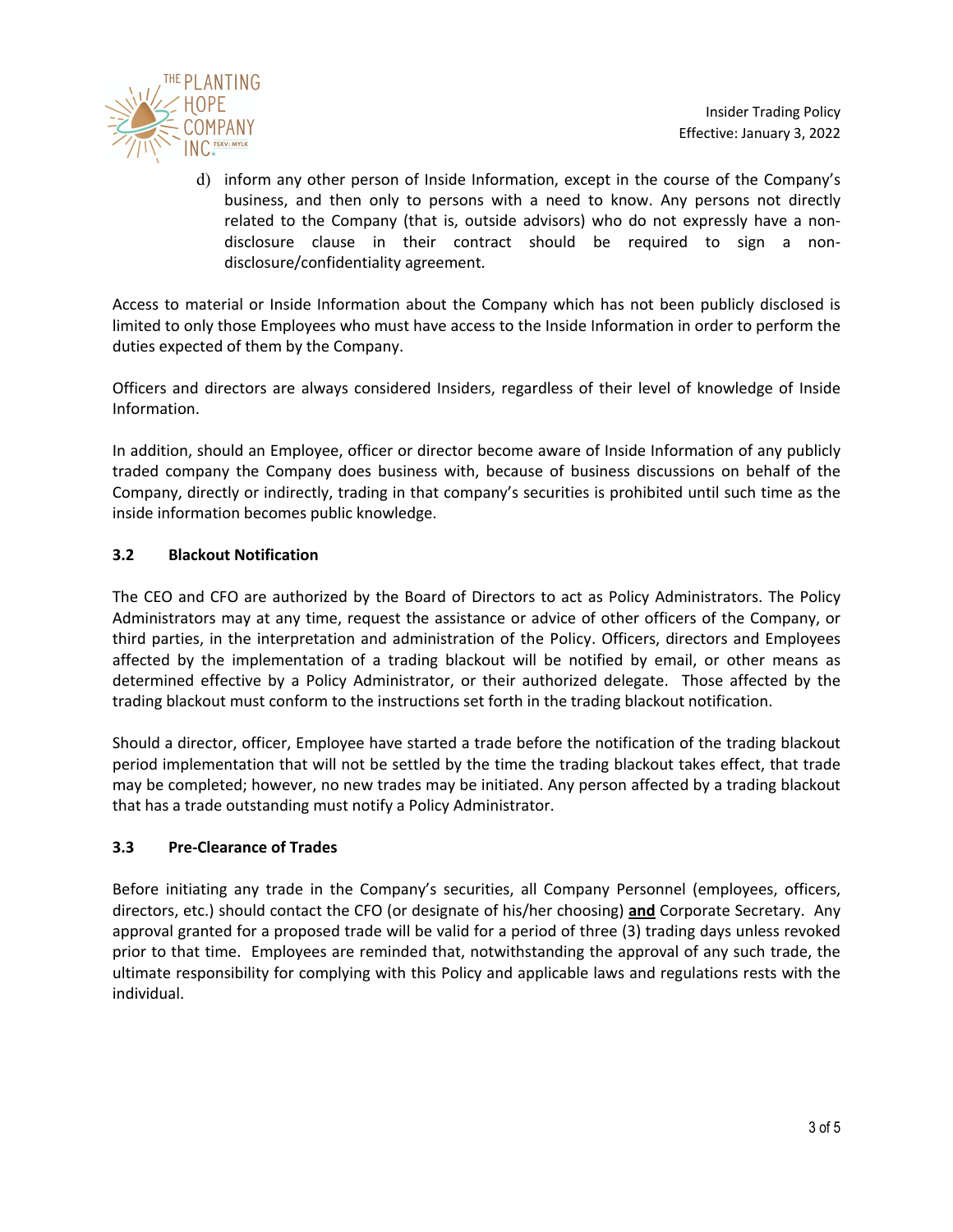

Insider Trading Policy Effective: January 3, 2022

## **3.4 Trading Blackouts**

- a. No Employee, director or officer of the Company shall purchase or sell or otherwise monetize securities of the Company while in possession of Inside Information.
- b. Directors, officers and those Employees who participate in the preparation of the Company's financial statements or who are privy to material financial information relating to the Company are prohibited from purchasing or selling securities of the Company during the period of time beginning 14 trading days following the end of a fiscal quarter, or fiscal year end, until the end of the second trading day after the financial results for a fiscal quarter or fiscal year end have been disclosed (the "**Executive Blackout**").
- c. All Employees who are not subject to the Executive Blackout are prohibited from purchasing or selling securities of the Company for the period of time beginning on the tenth trading day prior to the disclosure of financial results for a fiscal quarter or fiscal year until the end of the second full trading day following such disclosure (the "**General Blackout**").
- d. The Policy Administrators will announce, from time to time, the dates of any blackout periods that coincide with unscheduled corporate developments, the availability of new Inside Information or other such material undisclosed information or potential transaction details. All directors, officers, Employees who are so advised by a Policy Administrator, shall be prohibited from purchasing or selling securities of the Company during any other period designated by the Board of Directors or the Policy Administrators (the "**Specific Blackout**").

Anyone with knowledge of the special circumstances or corporate developments is subject to the Specific Blackout. These persons can include, but are not limited to, external advisors such as the Company's legal counsel and financial advisors. The length of the blackout period and waiting period between release of news and resumption of insider trading rights will be determined by the Policy Administrators and will be communicated to affected officers, directors, Employees and other individuals (as considered appropriate in the circumstances) in the blackout trading notification email.

e. Notwithstanding the above, a director, officer and Employee may purchase or sell securities during any blackout period (an Executive Blackout, a General Blackout, or Specific Blackout as may be applicable) with the prior written consent of the Chief Financial Officer. The Chief Financial Officer will grant permission to purchase or sell during a blackout period only in the case of unusual, exceptional circumstances. Unusual, exceptional circumstances may include the sale of securities in the case of severe financial hardship or where the timing of the sale is critical for significant tax planning purposes.

For the purposes of this Policy, the terms "purchase" and "sell" shall be interpreted broadly in the context of National Instrument 55-104- *Insider Reporting requirements and Exemptions* ("**NI**